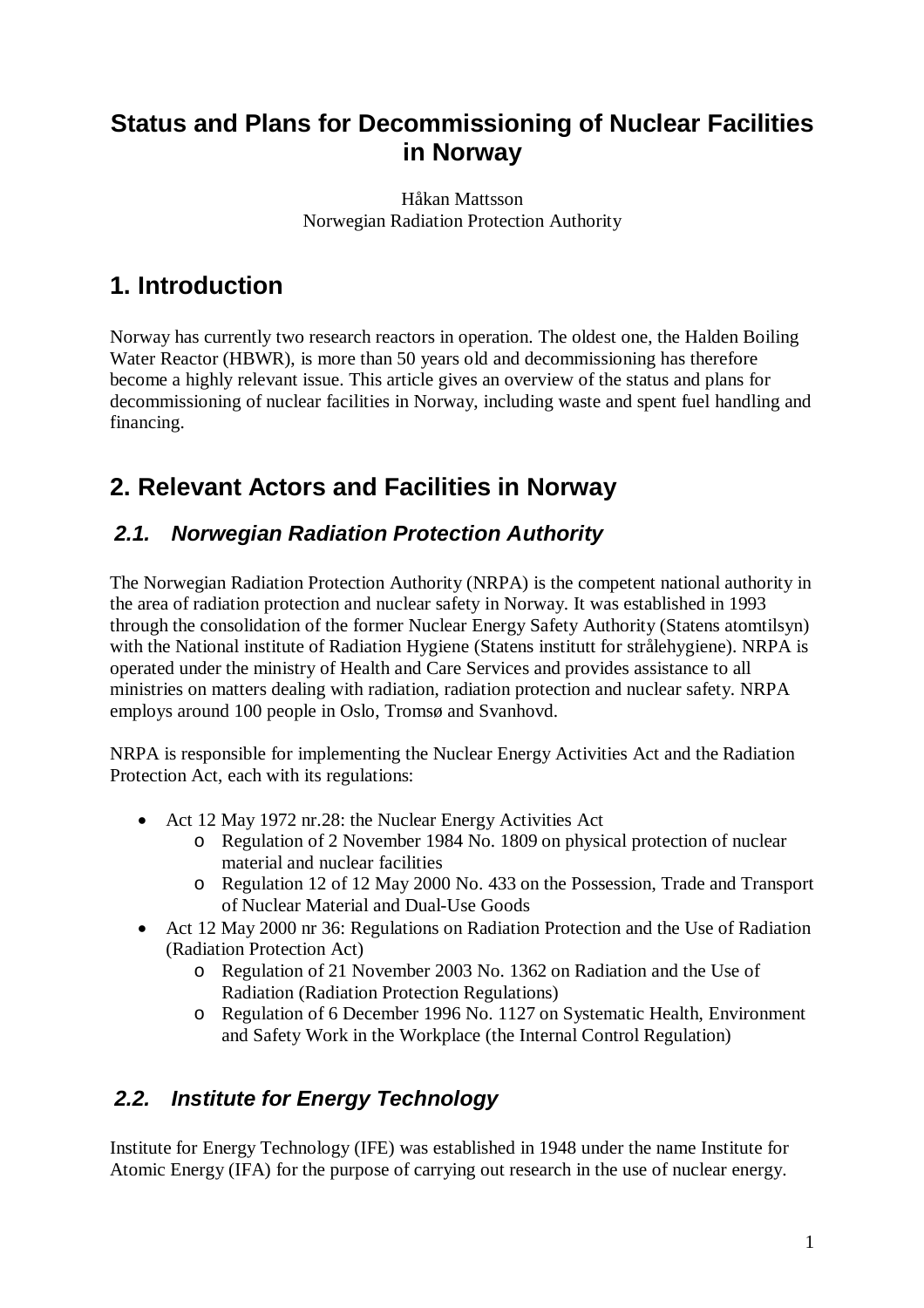The first reactor facility, JEEP I, was put into operation in 1951. IFA later built other reactors, the Halden Boiling Heavy Water Reactor in Halden in 1959, NORA at Kjeller in 1961 and JEEP II at Kjeller in 1966. At the beginning of the1960s, it was apparent that JEEP I had become obsolete, therefore it was shut down in 1967 and later decommissioned. A year later, in 1968, NORA was also shut down and decommissioned.

IFA operated a pilot facility to reprocess uranium fuel from 1961 to 1968. This facility has also been decommissioned and since then its premises are occupied by IFE's facility to process and store radioactive waste (The Radwaste facility).

Today IFE operates all nuclear facilities in Norway, located in Halden and Kjeller. It currently holds the operating licenses for their nuclear facilities, which are valid until 2014 and 2018, respectively (Table 1). IFE also operates the storage facility for low and intermediate level radioactive waste in Himdalen.

| <b>Facility</b>              | <b>Operating licence</b> |
|------------------------------|--------------------------|
| <b>Halden</b>                |                          |
| The research reactor HBWR    | 2009-2014                |
| Fuel storage                 | 2009-2018                |
| Instrument workshop          | 2009-2018                |
| <b>Kjeller</b>               |                          |
| The research reactor JEEP II | 2009-2018                |
| Metallurgy laboratory I      | 2009-2018                |
| Metallurgy laboratory II     | 2009-2018                |
| Storage for spent fuel       | 2009-2018                |
| Storage for fresh fuel       | 2009-2018                |
| The Radwaste facility        | 2009-2018                |

**Table 1: Nuclear facilities in Norway**

## **3. IFE's plans for decommissioning**

#### *3.1. Overview*

NRPA received the first decommissioning plan from IFE in 1996. NRPA has also received updated versions of this plan in 2004 and 2007. NRPA has requested that IFE submits an updated decommissioning plan before the end of 2010. The first plan is an "initial plan" while the following are "on-going plans" using IAEA's terminology [1]. A final plan will be developed after the decision to permanently shutdown the facilities has been taken. No formal decision of the decommissioning options will be taken before the final plan is approved.

### *3.2. Time frame, organization and end-point*

Table 2 gives an overview of the time plan for the decommissioning of IFE's nuclear facilities. It can be seen that the whole decommissioning process is planned to take15 years. According to IFE's plan and the operating license, the decommissioning is planned to start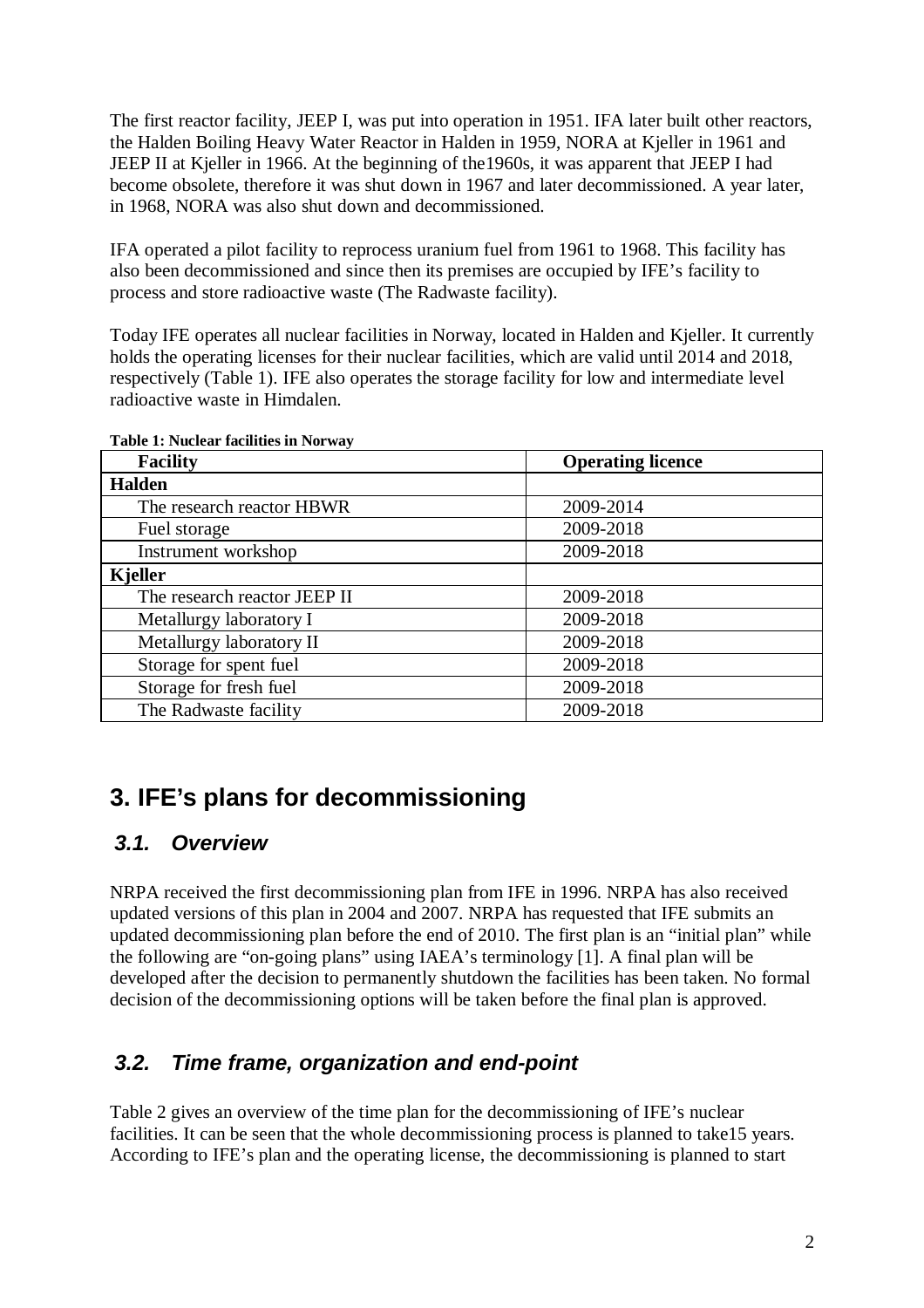immediately after the decision to shut-down the facilities has been taken. This takes advantage of the competence of the personnel and their detailed knowledge of the facilities.

|                          | 2 | 3 | 4 | $\overline{5}$ | 6 | 8 | 9 | 10 | 11 | 12 | 13 | 14 | 15 |
|--------------------------|---|---|---|----------------|---|---|---|----|----|----|----|----|----|
| Halden                   |   |   |   |                |   |   |   |    |    |    |    |    |    |
| <b>HBWR</b>              |   |   |   |                |   |   |   |    |    |    |    |    |    |
| Instrument workshop      |   |   |   |                |   |   |   |    |    |    |    |    |    |
| $\vert$ Kjeller          |   |   |   |                |   |   |   |    |    |    |    |    |    |
| <b>JEEP II</b>           |   |   |   |                |   |   |   |    |    |    |    |    |    |
| Metallurgy laboratory I  |   |   |   |                |   |   |   |    |    |    |    |    |    |
| Metallurgy laboratory II |   |   |   |                |   |   |   |    |    |    |    |    |    |
| Storage for spent fuel   |   |   |   |                |   |   |   |    |    |    |    |    |    |
| JEEP I fuel storage      |   |   |   |                |   |   |   |    |    |    |    |    |    |
| Storage for fresh fuel   |   |   |   |                |   |   |   |    |    |    |    |    |    |
| The Radwaste facility    |   |   |   |                |   |   |   |    |    |    |    |    |    |

**Table 2: Time plan for decommissioning of IFEs nuclear facilities.**

There are several possibilities how to organize the decommissioning work. A new company could be formed or the work could be performed under the existing organization. IFE has in its decommissioning plan chosen the latter option and a new department responsible for the decommissioning is planned to be established. As soon as the decommissioning process is initiated, relevant personnel will be transferred to this new department.

As shown in Table 2, the current plan assumes that the decommissioning of all facilities start at the same time. When this plan was made, all IFE's facilities had the same operating license period. After the new license was issued in 2009, the HBWR now has an operating license for 6 years while all the other facilities have 10 years. The next decommissioning plan has to take this into account. Greenfield is the suggested end-point at this stage. It is planned that buildings should not necessarily be demolished but may be used for other purposes. Another issue is whether IFE's facilities have museum value. The Directorate for Cultural Heritage in Norway (Riksantikvaren) has assessed that the two research reactors have a cultural-historical value, especially the HBWR. The museum value will depend on how much equipment that has to be removed to reach acceptable radiation levels. For JEEP II this seems to be feasible but for HBWR it seems to be more difficult to achieve.

### *3.3. Cost and financing*

IFE's cost estimate of the decommissioning is shown in Table 3. It can be seen that the total cost is estimated to be 1.2 billion NOK (150 M $\oplus$ ). About 75% of the costs will be used for decommissioning of the Halden reactor, assuming the structures inside the mountain hall shall be removed.

**Table 3: Estimate of cost, time and dose during the decommissioning. The estimated costs are in 2007 kroner. The cost of salaries assumes that IFE does the decommissioning themselves.**

|                 | Salary<br>[kNOK] | Direct costs<br>[kNOK] | Total<br>[kNOK] | Estimated<br>time | Dose<br>$[Man-Sv]$ |
|-----------------|------------------|------------------------|-----------------|-------------------|--------------------|
|                 |                  |                        |                 |                   |                    |
| <b>Halden</b>   |                  |                        |                 |                   |                    |
| $HBWR + Halden$ | 561 000          | 352 000                | 913 000         | $\sim$ 12 years   | 3 900              |
| fuel storage    |                  |                        |                 |                   |                    |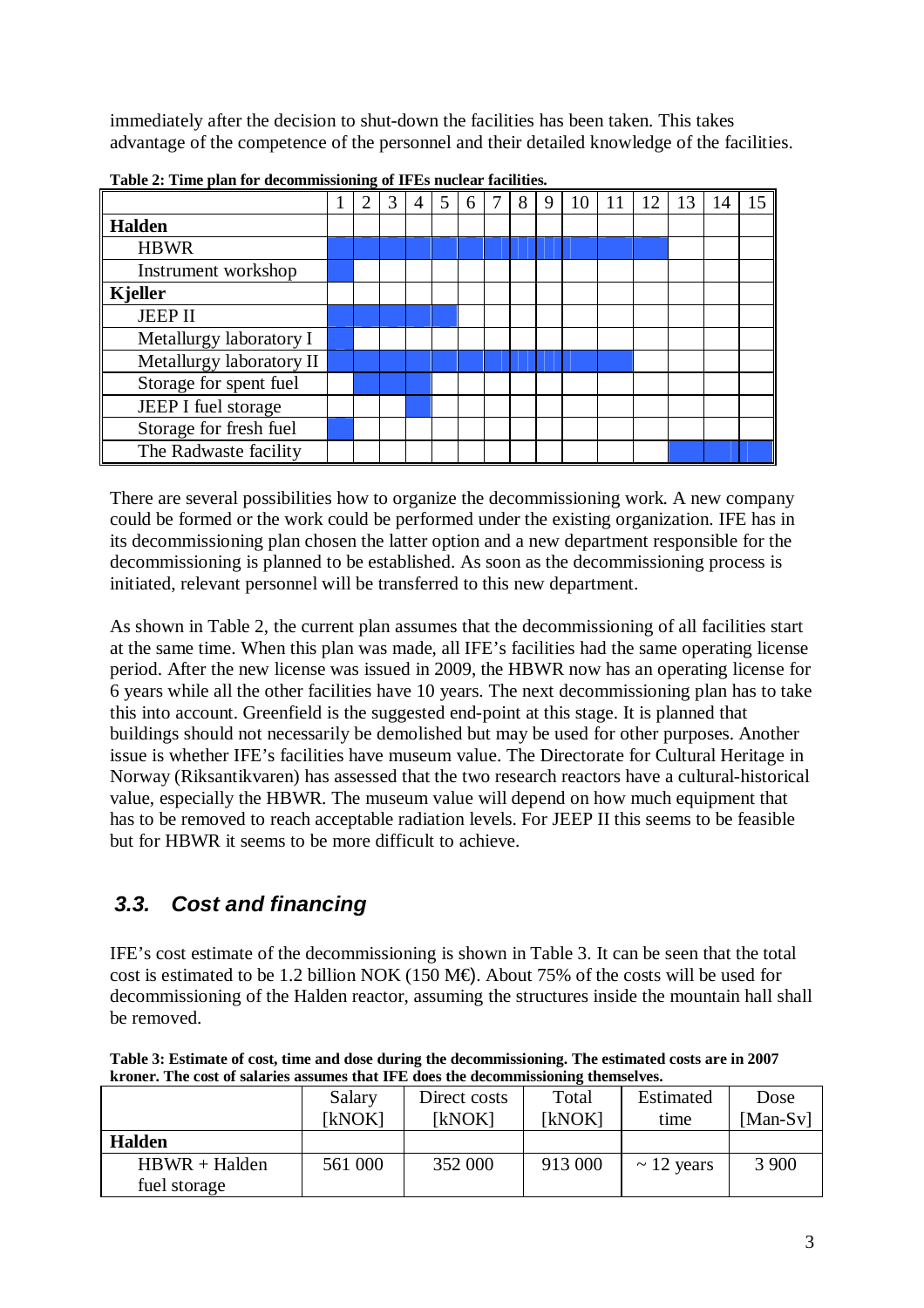| Instrument<br>workshop                     | 700     |         | 700       | $< 1$ year     | < 0.1 |
|--------------------------------------------|---------|---------|-----------|----------------|-------|
| Kjeller                                    |         |         |           |                |       |
| <b>JEEP II</b>                             | 44 500  | 25 500  | 70 000    | $\sim$ 5 years | 50    |
| Metallurgy<br>laboratory I                 | 90      | 15      | 105       | $< 1$ year     | 1     |
| Metallurgy<br>laboratory II                | 94 000  | 48 000  | 142 000   | $< 11$ years   | 750   |
| Storage for fresh<br>fuel                  | 1 100   | 150     | 1 250     | $< 1$ year     | 5     |
| Storage for spent<br>fuel                  | 38 300  | 11 200  | 49 500    | $\sim$ 3 years | 220   |
| <b>JEEP I</b> fuel storage                 | 5 800   | 6 0 0 0 | 11 800    | $<$ 1 years    | 5     |
| The Radwaste<br>facility                   | 14 000  | 4 500   | 18 500    | $\sim$ 2 years | 120   |
| <b>Himdalen</b>                            |         |         |           |                |       |
| <b>Transport costs</b><br>Kjeller-Himdalen | 2 100   | 250     | 2 3 5 0   |                |       |
| <b>Total</b>                               | 761 590 | 447 615 | 1 209 205 |                |       |

The question of how the costs for decommissioning should be financed has been discussed for several years but no formal decision has yet been taken. IFE is the owner of the nuclear facilities and the spent fuel and has therefore the formal responsibility. Accordingly, in the operating license IFE is requested to establish a plan for financing the decommissioning before the end of this year. However, IFE has requested that the government has to take the responsibility for the costs since the reactors were originally built and financed by the government. In addition, of the four research reactors built in Norway, two have been decommissioned (JEEP I and NORA). These decommissioning costs were covered by the government and IFE therefore claims that the same principle should be used for the other two reactors. IFE is an independent entity (non-profit foundation) and has no allocated resources dedicated for covering the decommissioning costs. IFE has estimated that the collected value of their resources (including buildings, land area, equipment etc) will cover less than 20 % of the total decommissioning cost.

#### *3.4. Waste*

All low and intermediate level radioactive waste generated in Norway is currently shipped to the waste storage facility in Himdalen. Himdalen is owned by the state company Statbygg and presently operated by IFE. Low and intermediate level radioactive waste generated during the decommissioning of IFE's nuclear facilities, currently estimated to be 3000 canisters with each canister containing 220 litres, will be disposed in Himdalen. However, Himdalen is not licensed for spent nuclear fuel and it is not decided where it should be deposited. Currently all spent nuclear fuel generated in Norway is stored at the two reactor sites. Several Norwegian governmental commissions have since 1999 been working on how to handle the spent nuclear fuel. The work of these commissions is described below.

The first commission was appointed in 1999 to develop a national strategy for the spent nuclear fuel from IFE. The commission presented its report in 2001 [2] where it was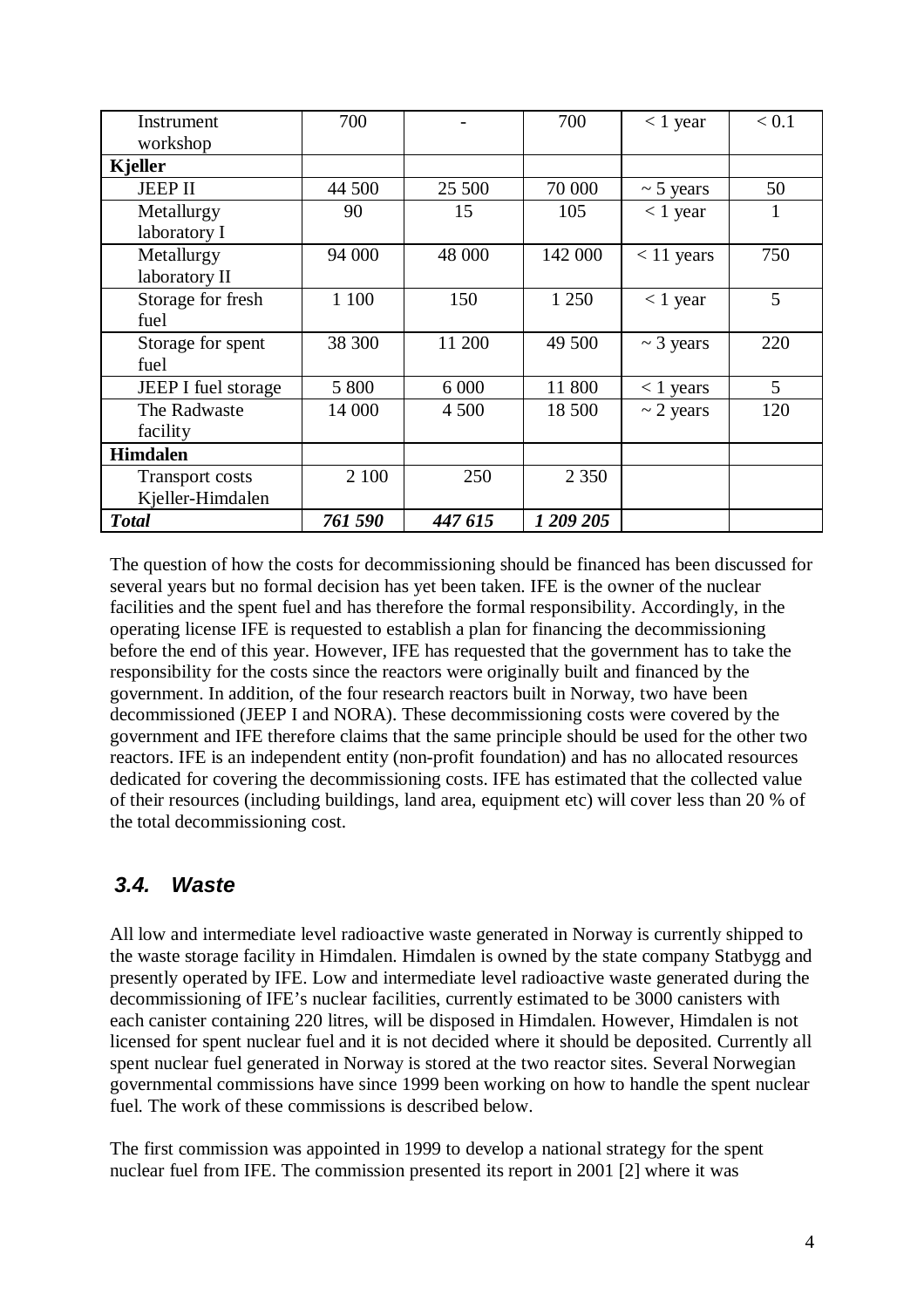recommended that a national intermediate storage facility should be established. In this the spent nuclear fuel and long-lived radioactive waste will be stored for 50-100 years in order to wait for cooling and to make plans for a final disposal.

Following these recommendations, another governmental commission, the Phase 1 Commission, was appointed in the beginning of 2004 and it presented its report in mid-2004 [3]. The mandate of this commission was to survey Norway's storage need for long-lived radioactive waste and spent nuclear fuel. The commission also investigated technical solutions for the intermediate storage facility. It concluded that Norway in 2004 had approximately 16 tonnes and 8  $m<sup>3</sup>$  of spent nuclear fuel, which is increasing by about 200 kg/year. It was also pointed out that about 12 tonnes of this is metallic uranium or aluminium clad fuel, which constitutes a challenge for long-term storage and disposal. The commission recommended building a dry-storage facility for the spent nuclear fuel in a concrete structure or transportable storage containers. The construction time for such a facility was estimated to be 2-2.5 years and costing approximately 100 MNOK.

In January 2009, two new commissions were appointed to continue the work on a more detailed level. The mandate of the main commission, the Phase 2 Commission, is to work to find the most suitable technical solution and localization for the intermediate storage facility for spent nuclear fuel and long-lived radioactive waste. This commission will present its result in 2011 [4]. A technical commission was appointed at the same time as the Phase 2 Commission. The mandate of this commission was to investigate how to handle the 12 tonnes of metallic or aluminium-clad fuel, currently stored at IFE. The commission presented its report in January 2010. The main recommendation was to consider commercial reprocessing options to render the fuel stable for long-term storage.

## **4. Summary**

This article has given an overview of the status and plans for decommissioning of nuclear facilities in Norway. The decommissioning plans of IFE are well developed and describe the time and costs for the decommissioning, though not how it should be financed. The financing issue has been discussed for several years but no formal decision has yet been taken. It is also not decided what to do with the spent nuclear fuel and Norway is currently in a process to identify the options. The current proposal is to build an intermediate deposit where the fuel can be stored for 50-100 years.

## **5. References**

- 1. Decommissioning of Nuclear Power Plants and Research Reactors, IAEA Safety Guide No. WS-G-2.1, Vienna, 1999
- 2. Vurdering av strategier for sluttlagring av høyaktivt reaktorbrensel (NOU 2001:30), 2001, http://www.regjeringen.no/Rpub/NOU/20012001/030/PDFA/NOU200120010030000DD DPDFA.pdf (in Norwegian)
- 3. Etablering av nytt mellomlager for høyaktivt avfall Lagringsbehov, alternative tekniske løsninger og momenter for valg av teknisk løsning og lokalisering, Fase-1 utvalget, 2004,